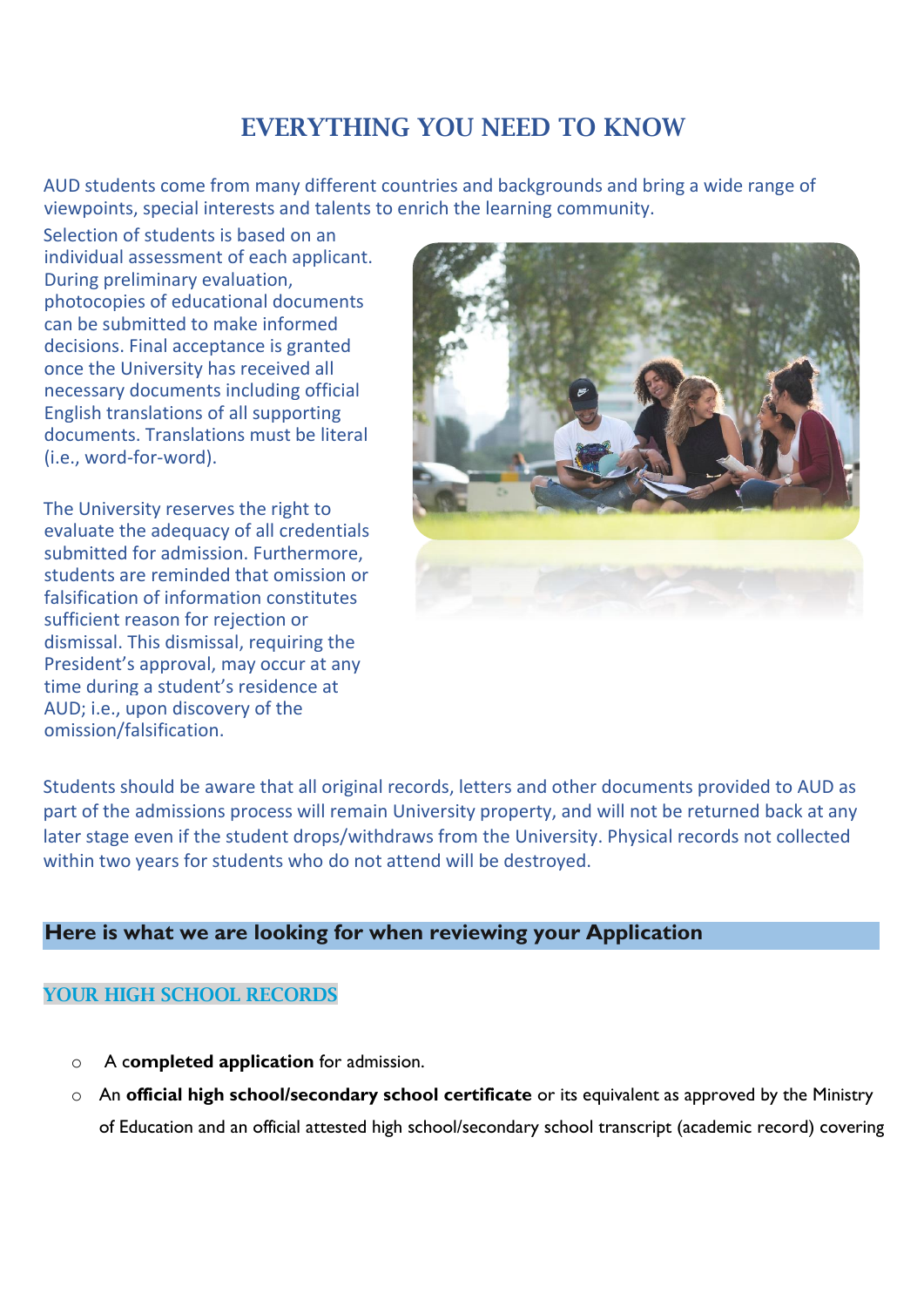the last three years and reflecting a good academic standard. (Required averages vary by school systems. Students should consult AUD's Admissions Office for pertinent requirements)

o **High School Diploma**, original to be verified.

For British qualifications, the following standard applies to IGCSE/GCE: grade "C" or above. AS-level and Alevel will also be considered with a minimum grade of "D". A combination of seven subjects (O/AS/A) or four subjects (AS/A) is required.

#### HIGH SCHOOL CERTIFICATE ATTESTATION AND EQUIVALENCY

True copy of certificates should be attested by the appropriate authority as stated below:

- o **Grade 12 transcripts obtained in the U.A.E.** must be attested by the appropriate authority of the U.A.E. Ministry of Education following the referring educational zone.
- o **High school diplomas and grade 12 transcripts obtained abroad** must be attested by: 1. Ministry of Education of home country 2. Ministry of Foreign Affairs of home country 3. U.A.E. Embassy in home country **OR** 1. Ministry of Education of home country 2. Embassy of the country of study in the U.A.E. 3. U.A.E. Ministry of Foreign Affairs
- o Equivalency letter is required from the U.A.E. Ministry of Education for all students.

**For secondary school:** graduates following the MOE and ADEC curricula, the below is required. The underlined is specifically for Engineering students.

- o Students from the General track:
	- **•** 90% Min. average in year 12
	- 90% Min. in the Math and the scientific courses (Physics, Chemistry, Biology)
	- Pass a preparatory course in Physics at the university
	- Any additional Admissions requirements set by the Admissions office
	- Pass the National exams with the required score
- o Students from the Advanced track:
	- Achieve the min. score required for acceptance in the university of choice
	- Any additional Admissions requirements set by the Admissions office
	- Pass the National exams with the required score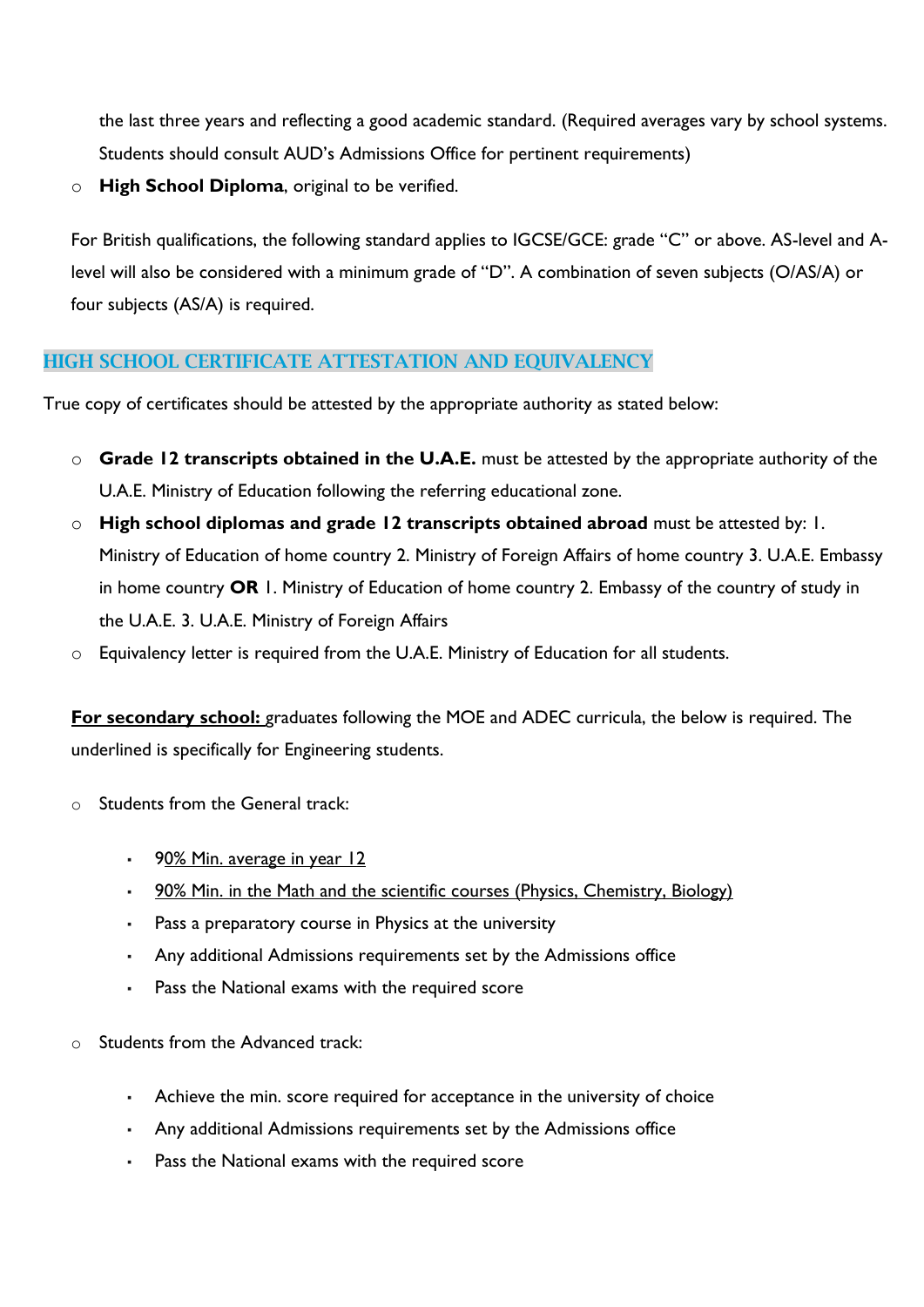- o Students from ADEC track:
	- Pass the advanced math (level 3) and the advanced physics courses (level 3) in the High school.
	- Achieve the min. score required for acceptance in the university of choice
	- Any additional Admissions requirements set by the Admissions office
	- Pass the National exams with the required score

#### YOUR TEST SCORES

o **English Requirements:** English and Math placement test are required for admissions. If you have taken any international/national exams (TOEFL/IELTS/EMSAT/SAT, please submit them with your application for evaluation. AUD's international code for TOEFL® is C005.

*\*PBT is accepted only from authorized and approved centers in UAE. Students should consult with the Admissions Office for further details.* 

o **Math Requirements:** The University administers the ACCUPLACERTM Exam (Math) to place students in the appropriate Mathematics course. In all programs other than the Engineering Program, students may substitute the SAT® for the Math placement provided they achieve the minimum score of 560 in Mathematics. Engineering students are required to take the Math ACCUPLACER Exam. Architecture applicants with a SAT score of 560 or above may register directly in MATH105 (Precalculus for architecture), those willing to register in MATH 210 (Calculus for architecture), will have to sit for the AUD Accuplacer and test out of MATH105. In the absence of the SAT or if the min. score is not obtained, students can sit for the Math Accuplacer test at AUD instead. AUD's international code for SAT® is 2688.

#### YOUR PERSONAL INFORMATION

- o Two recent **passport-size photographs**
- o **Passport photocopy** with validity page
- o photocopy **UAE Residency Visa**
- o photocopy **Emirates ID**
- o **Army Exemption Letter** (for all UAE nationals)
- o Completed **Health History Form**. This form must be signed and stamped by a Physician.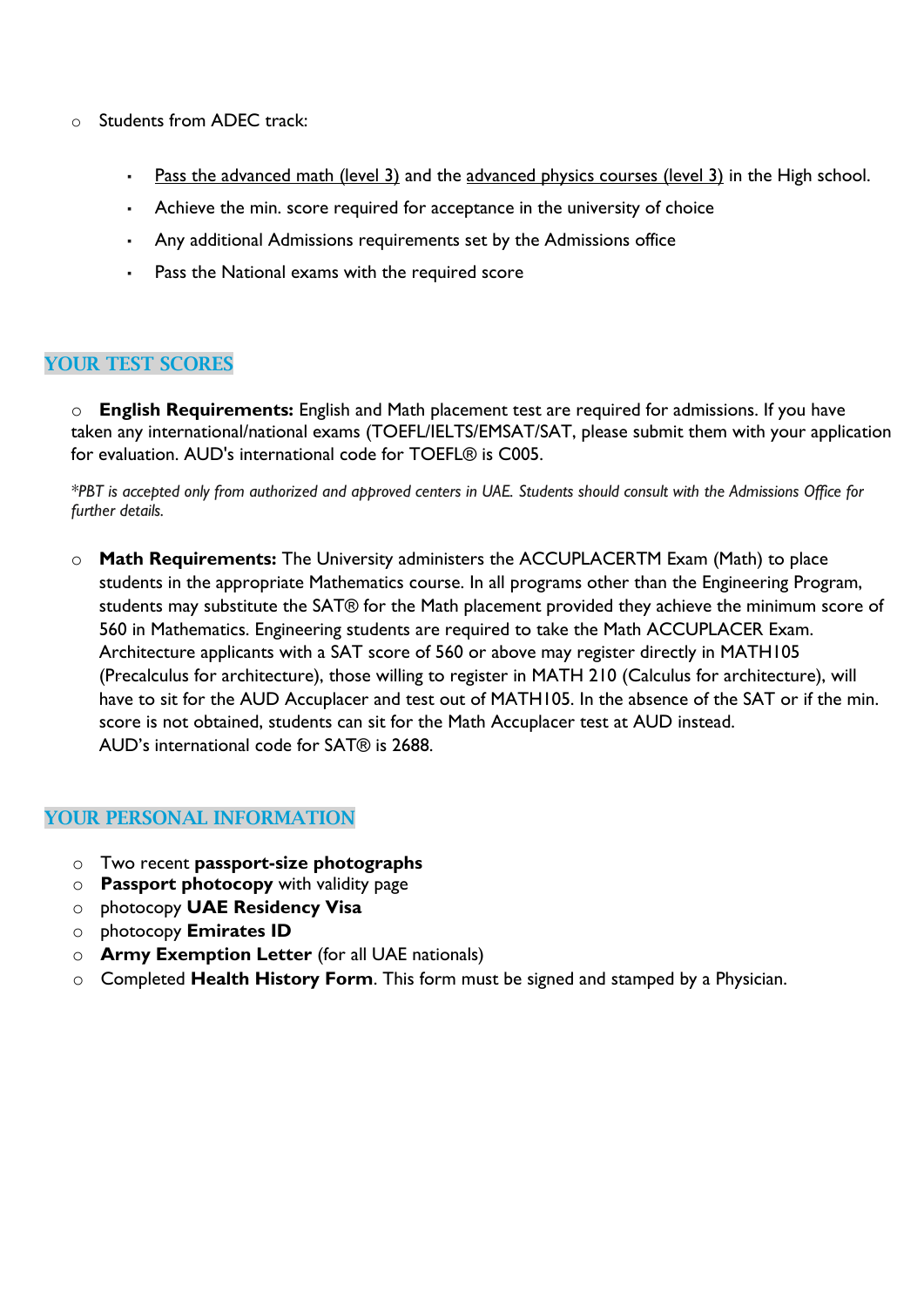# ADDITIONAL REQUIREMENTS - IF YOU ARE SEEKING ADMISSION TO THE ENGINEERING PROGRAM

In addition to satisfying AUD's general admissions requirements, admission to the School of Engineering is contingent upon satisfying the below requirements:

- o **Math requirements:** Math readiness **and** placement into an appropriate math course will be determined by the university administered ACCUPLACER™ Exam. Students who have the equivalent of MATH 210 transferred from another recognized university will be exempted from taking this Exam. It should be noted that Pre-calculus (MATH 110) credit will not be considered in fulfillment of any of the School of Engineering program requirements.
- o **Physics, Math and Labs Requirements:** Engineering students must have completed secondary school course work in Physics, Math and one other laboratory science. In the absence of these subjects, the students will be required to:
	- Complete SAT® subject test in "Physics" and score a minimum of 600
	- Complete SAT® subject test in "Math 1" and score a minimum of 550
	- Score a C or higher in BIOL201 or CHEM201 at AUD
- o **Computer Proficiency Requirements:** Engineering students are required to take the university's Computer Proficiency Exam prior to their first term of admission into Engineering. A student who fails the Exam will be required to enroll in and pass COMP 101 within his or her first term of admission. In such cases, COMP 101 credit will not count towards any of the School of Engineering program requirements.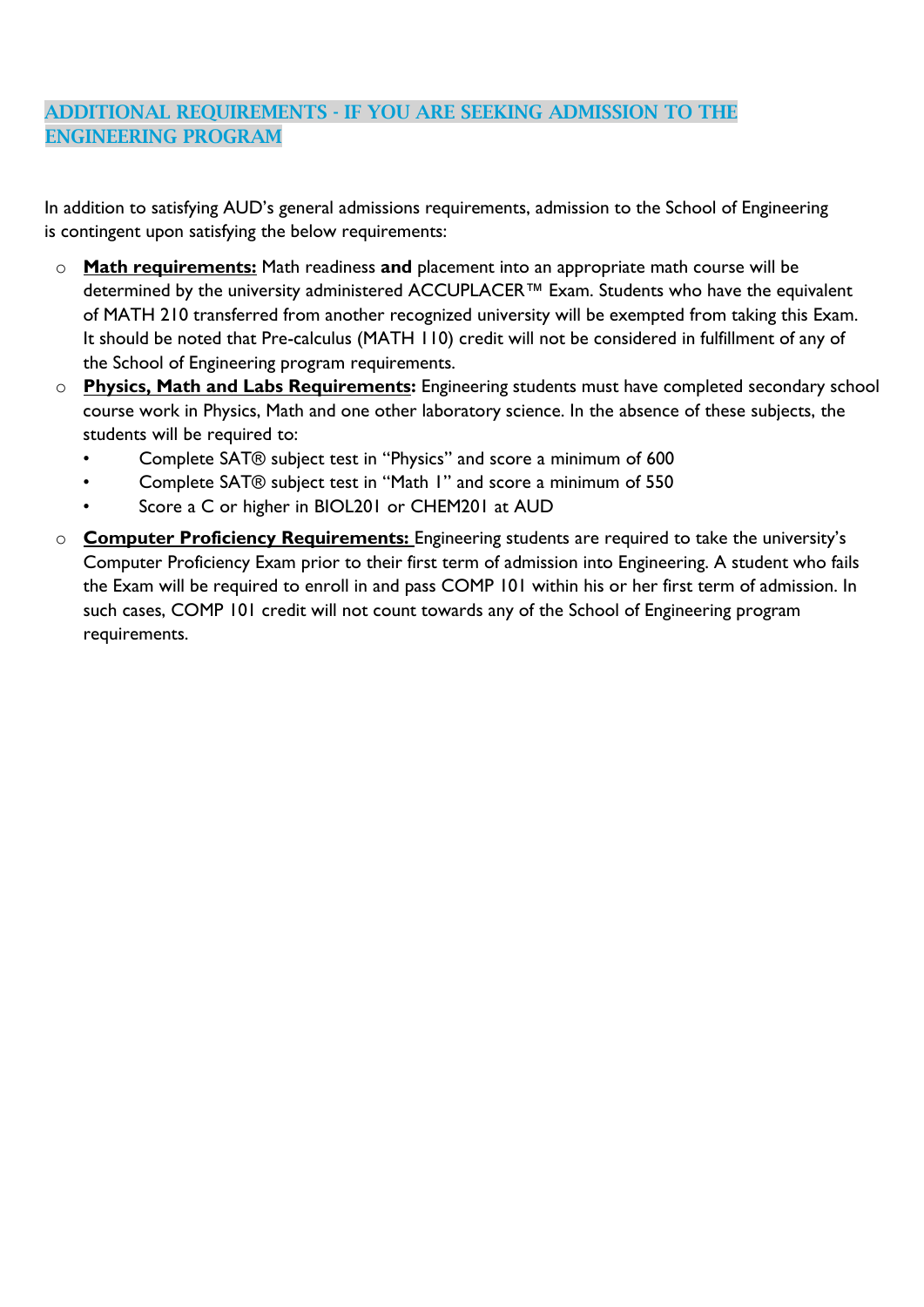## ADDITIONAL REQUIREMENTS - IF YOU ARE SEEKING ADMISSION TO THE ARCHITECTURE PROGRAM

Students applying to the **Architecture Program** must also provide the following:

o a portfolio to be submitted online via http://applyonline.aud.edu/arch/ consisting of Three artworks of the student's production, which may include but is not limited to paintings, drawings, photographs, models, calligraphy or animation (relevance to architecture is encouraged), along with a short paragraph commenting on each piece.

o Photos of three buildings selected worldwide along with a short paragraph justifying the choice of each of the three buildings (100 words).

o Applicants with a SAT score of 560 or above may register directly in MATH105 (Precalculus for architecture), those willing to register in MATH 210 (Calculus for architecture), will have to sit for the AUD Accuplacer and test out of MATH105. In the absence of the SAT or if the min. score is not obtained, students can sit for the Math Accuplacer test at AUD instead.

#### FINANCIAL REQUIREMENTS

o Non-refundable **application fee of AED 420**. A reservation deposit (non-refundable) of AED 5,000, which is fully applied toward tuition, is required upon acceptance for admission. *Full balance of tuition is required at least one month prior to the beginning of the term.*

# IF YOU ARE A TRANSFER STUDENT

In addition to the above requirements, students transferring into AUD should submit:

- o Official/attested transcripts reflecting courses for which transfer credit is sought (Transfer Students must be in good academic standing [i.e., with a minimum 2.0 CGPA on a 4.0 scale or equivalent] at the institution from which they are transferring. AUD may require higher than this 2.0 minimum CGPA. As this depends on the university from which the student is transferring, all transfer applicants should consult the AUD Admissions Office for the requirement pertinent to his or her institution).
- o Students transferring from American accredited universities are required to submit an official sealed transcript issued at a recent date to the time of application. E-transcripts should be sent directly to the Admissions Office.
- o Students transferring from non-American accredited universities should submit an official transcript bearing the original stamp from the Ministry of Education in the country of study.
- o Confirmation of university records. Form should be e-mailed directly from the student's university to the Admissions Office at AUD.
- o Syllabi for all courses for which transfer credit is sought (Students should be aware that they will be held responsible for enrolling in any course at AUD prior to receipt of required course descriptions.). Separately, requests for transfer credit that accompany late applications (i.e., those received two months or less prior to the original date of entry) may not be processed prior to the beginning of the semester of first enrollment.

Transfer credit is accepted by AUD solely at its discretion. In the case of courses taken five (5) or more years prior to enrollment, the "age" of such courses may be reason for refusal of transfer credit,